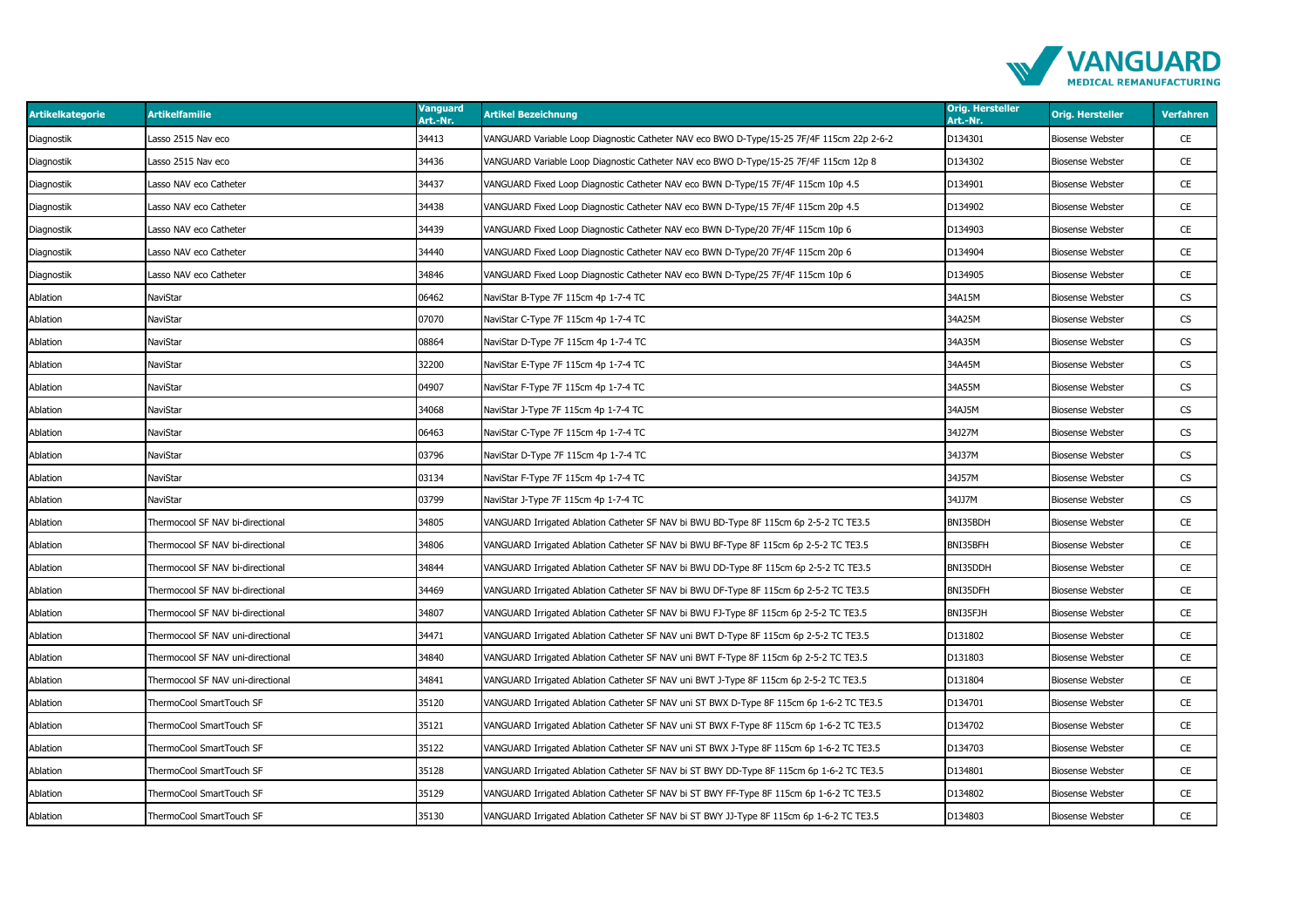

| <b>Artikelkategorie</b> | <b>Artikelfamilie</b>                           | Vanguard<br>Art.-Nr. | <b>Artikel Bezeichnung</b>                                                               | <b>Orig. Hersteller</b><br>Art.-Nr. | <b>Orig. Hersteller</b> | <b>Verfahren</b>         |
|-------------------------|-------------------------------------------------|----------------------|------------------------------------------------------------------------------------------|-------------------------------------|-------------------------|--------------------------|
| Ablation                | ThermoCool SmartTouch SF                        | 35131                | VANGUARD Irrigated Ablation Catheter SF NAV bi ST BWY FJ-Type 8F 115cm 6p 1-6-2 TC TE3.5 | D134804                             | <b>Biosense Webster</b> | CE                       |
| Ablation                | ThermoCool SmartTouch SF                        | 35132                | /ANGUARD Irrigated Ablation Catheter SF NAV bi ST BWY DF-Type 8F 115cm 6p 1-6-2 TC TE3.5 | D134805                             | <b>Biosense Webster</b> | CE                       |
| Ablation                | NaviStar Thermocool                             | 34833                | VANGUARD Irrigated Ablation Catheter NAV uni BWI B-Type 8F 115cm 4p 2-5-2 TC TE3.5       | 34H17M                              | <b>Biosense Webster</b> | CE                       |
| Ablation                | NaviStar Thermocool                             | 34834                | VANGUARD Irrigated Ablation Catheter NAV uni BWI C-Type 8F 115cm 4p 2-5-2 TC TE3.5       | 34H27M                              | <b>Biosense Webster</b> | CE                       |
| Ablation                | NaviStar Thermocool                             | 34473                | VANGUARD Irrigated Ablation Catheter NAV uni BWI D-Type 8F 115cm 4p 2-5-2 TC TE3.5       | 34H37M                              | <b>Biosense Webster</b> | CE                       |
| Ablation                | NaviStar Thermocool                             | 34835                | VANGUARD Irrigated Ablation Catheter NAV uni BWI F-Type 8F 115cm 4p 2-5-2 TC TE3.5       | 34H57M                              | <b>Biosense Webster</b> | CE                       |
| Ablation                | NaviStar Thermocool                             | 34836                | VANGUARD Irrigated Ablation Catheter NAV uni BWI J-Type 8F 115cm 4p 2-5-2 TC TE3.5       | 34HJ7M                              | <b>Biosense Webster</b> | CE                       |
| Ablation                | Thermocool NAV bi-directional                   | 34758                | VANGUARD Irrigated Ablation Catheter NAV bi BWJ DF-Type 8F 115cm 4p 2-5-2 TC TE3.5       | 36H35M                              | <b>Biosense Webster</b> | CE                       |
| Ablation                | Thermocool NAV bi-directional                   | 34808                | VANGUARD Irrigated Ablation Catheter NAV bi BWJ FJ-Type 8F 115cm 4p 2-5-2 TC TE3.5       | 36H5JM                              | <b>Biosense Webster</b> | CE                       |
| Ablation                | ThermoCool SmartTouch                           | 35117                | VANGUARD Irrigated Ablation Catheter NAV uni ST BWV D-Type 8F 115cm 4p 1-6-2 TC TE3.5    | D133601                             | <b>Biosense Webster</b> | CE                       |
| Ablation                | ThermoCool SmartTouch                           | 35118                | VANGUARD Irrigated Ablation Catheter NAV uni ST BWV F-Type 8F 115cm 4p 1-6-2 TC TE3.5    | D133602                             | <b>Biosense Webster</b> | CE                       |
| Ablation                | ThermoCool SmartTouch                           | 35119                | VANGUARD Irrigated Ablation Catheter NAV uni ST BWV J-Type 8F 115cm 4p 1-6-2 TC TE3.5    | D133603                             | Biosense Webster        | CE                       |
| Ablation                | ThermoCool SmartTouch                           | 35123                | VANGUARD Irrigated Ablation Catheter NAV bi ST BWW DD-Type 8F 115cm 4p 1-6-2 TC TE3.5    | D132701                             | <b>Biosense Webster</b> | CE                       |
| Ablation                | ThermoCool SmartTouch                           | 35124                | VANGUARD Irrigated Ablation Catheter NAV bi ST BWW FF-Type 8F 115cm 4p 1-6-2 TC TE3.5    | D132702                             | <b>Biosense Webster</b> | <b>CE</b>                |
| Ablation                | ThermoCool SmartTouch                           | 35125                | VANGUARD Irrigated Ablation Catheter NAV bi ST BWW JJ-Type 8F 115cm 4p 1-6-2 TC TE3.5    | D132703                             | <b>Biosense Webster</b> | <b>CE</b>                |
| Ablation                | ThermoCool SmartTouch                           | 35126                | VANGUARD Irrigated Ablation Catheter NAV bi ST BWW FJ-Type 8F 115cm 4p 1-6-2 TC TE3.5    | D132704                             | <b>Biosense Webster</b> | CE                       |
| Ablation                | ThermoCool SmartTouch                           | 35127                | VANGUARD Irrigated Ablation Catheter NAV bi ST BWW DF-Type 8F 115cm 4p 1-6-2 TC TE3.5    | D132705                             | <b>Biosense Webster</b> | CE                       |
| Abl. Katheter + Patches | 08864 NaviStar Package                          | 34523                | Navistar Patches Universal                                                               | 34A35M                              | <b>Biosense Webster</b> | CS.                      |
| Abl. Katheter + Patches | 04907 NaviStar Package                          | 34524                | Navistar Patches Universal                                                               | 34A55M                              | <b>Biosense Webster</b> | CS.                      |
| Abl. Katheter + Patches | 32200 NaviStar Package                          | 35252                | NaviStar 7F 115cm E-Type Patches Universal                                               | 34A45M                              | <b>Biosense Webster</b> | $\mathsf{CS}\phantom{0}$ |
| Abl. Katheter + Patches | 06462 NaviStar Package                          | 35253                | NaviStar 7F 115cm B-Type Patches Universal                                               | 34A15M                              | <b>Biosense Webster</b> | $\mathsf{CS}\phantom{0}$ |
| Abl. Katheter + Patches | 03134 NaviStar Package                          | 34525                | Navistar DS Patches Universal                                                            | 34J57M                              | <b>Biosense Webster</b> | $\mathsf{CS}\phantom{0}$ |
| Abl. Katheter + Patches | 03796 NaviStar Package                          | 34526                | Navistar DS Patches Universal                                                            | 34J37M                              | <b>Biosense Webster</b> | CS                       |
| Abl. Katheter + Patches | 34469 Thermocool SF NAV bi-directional Package  | 35238                | Vanguard Irrigated Ablation Catheter SF Nav bi BWU Patches Universal                     | BNI35DFH                            | <b>Biosense Webster</b> | CE                       |
| Abl. Katheter + Patches | 34805 Thermocool SF NAV bi-directional Package  | 35239                | Vanguard Irrigated Ablation Catheter SF Nav bi BWU Patches Universal                     | BNI35BDH                            | <b>Biosense Webster</b> | CE                       |
| Abl. Katheter + Patches | 34806 Thermocool SF NAV bi-directional Package  | 35240                | Vanguard Irrigated Ablation Catheter SF Nav bi BWU Patches Universal                     | BNI35BFH                            | <b>Biosense Webster</b> | CE                       |
| Abl. Katheter + Patches | 34807 Thermocool SF NAV bi-directional Package  | 35241                | Vanguard Irrigated Ablation Catheter SF Nav bi BWU Patches Universal                     | BNI35FJH                            | <b>Biosense Webster</b> | CE                       |
| Abl. Katheter + Patches | 34844 Thermocool SF NAV bi-directional Package  | 35242                | Vanguard Irrigated Ablation Catheter SF Nav bi BWU Patches Universal                     | BNI35DDH                            | <b>Biosense Webster</b> | CE                       |
| Abl. Katheter + Patches | 34471 Thermocool SF NAV uni-directional Package | 35243                | Vanguard Irrigated Ablation Catheter SF Nav uni BWT Patches Universal                    | D131802                             | <b>Biosense Webster</b> | CE                       |
| Abl. Katheter + Patches | 34840 Thermocool SF NAV uni-directional Package | 35244                | Vanguard Irrigated Ablation Catheter SF Nav uni BWT Patches Universal                    | D131803                             | <b>Biosense Webster</b> | CE                       |
| Abl. Katheter + Patches | 34841 Thermocool SF NAV uni-directional Package | 35245                | Vanguard Irrigated Ablation Catheter SF Nav uni BWT Patches Universal                    | D131804                             | <b>Biosense Webster</b> | CE                       |